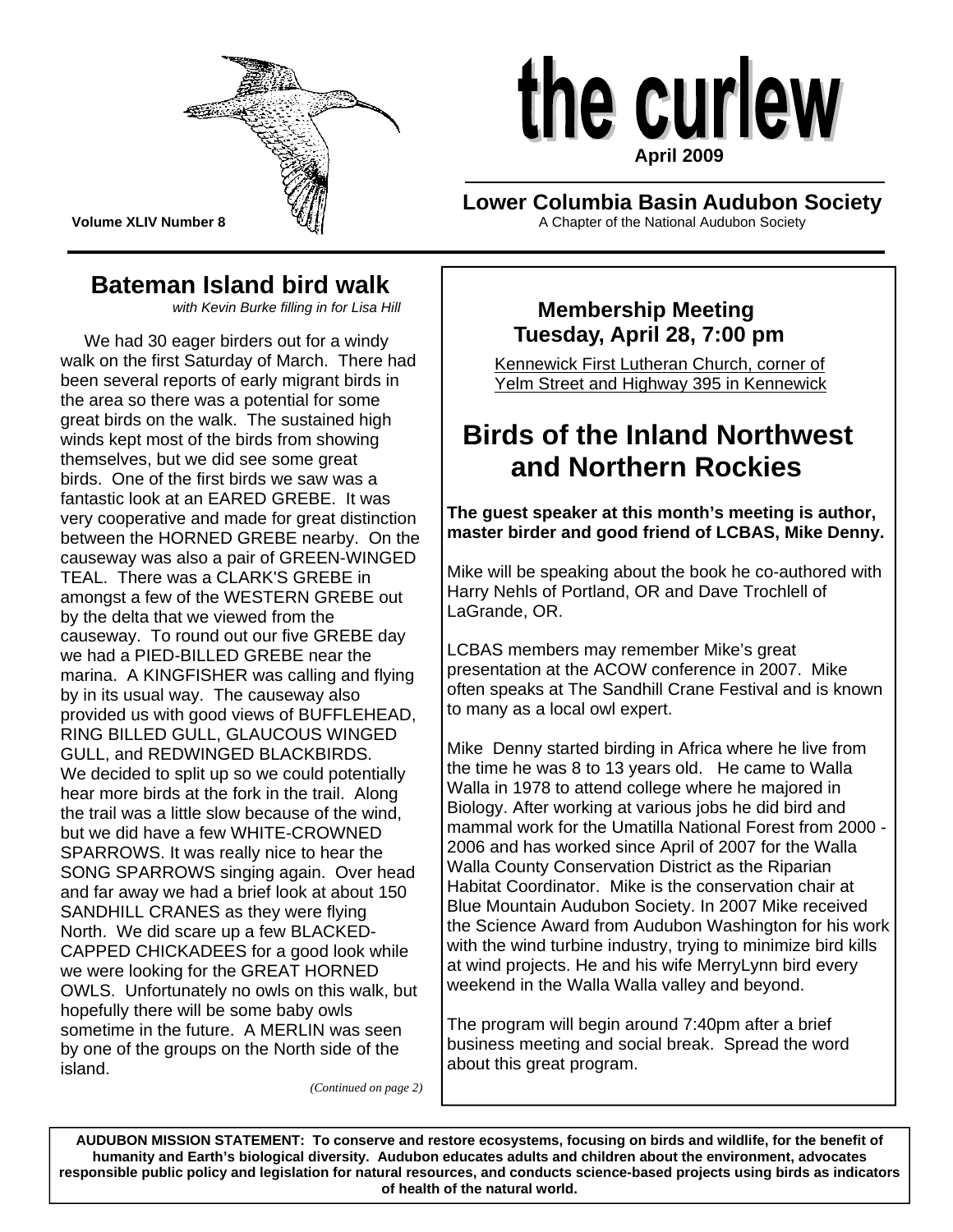#### **Bateman Island Bird Walk** (*continued from page 1)*

The delta was slow. Most of the waterfowl that we have enjoyed for the whole winter have moved on. We had great light on a Flyby of NORTHERN PINTAIL. Two BALD EAGLES were sitting on the logs in the middle of the delta. We had a NORTHERN HARRIER over the delta to round out the excitement. In all we had 39 species. The next Bateman Island Bird Walk will be on Saturday, April 4, 2009 at 8:00 A.M. We meet at Wye Park above the causeway to the island. All are welcome; beginning birders are particularly invited to join.

#### **Ridges to Rivers Open Space Network Update**

Two more workshops hosted by the Ridges to Rivers Open Space Network were held in Richland and Kennewick in February. The purposes of the workshops were to give an update on progress since the November workshops, receive feedback on our conclusions from the previous workshops and the on-line questionnaire, and then to generate a discussion on the challenges we'll face in implementing an open space plan and get input on possible solutions. We asked the approximately sixty participants how they thought we should prioritize criteria for selecting projects given limited funds and manpower. Input from all four workshops and the questionnaire will play a large role in shaping the open space plan. We are starting to write the plan and hope to have a draft out by late summer. When that happens, we will need your help again to attend council and commission meetings to encourage jurisdictions to adopt the open space plan into their comprehensive plans. Letters to the editor in support at any time are also helpful. For those of you who filled out the questionnaire/survey, thank you; it is now closed. For more information, see http://tapteal.org/ index.php?ID=36

Contact info: Scott Woodward, Chairman RROSN, [wood](mailto:woodfish24@charter.net)[fish24@charter.net](mailto:woodfish24@charter.net), 627-3621 Debbie Berkowitz, LCBAS representative, [cdandrb@charter.net](mailto:cdandrb@charter.net), 375-4740

**Help for Injured Raptors:**<br>If you find an injured raptor in the Tri-Cities or surrounding area you **can call a local volunteer for advice. Injured raptors are usually transported to Blue Mountain Wildlife in Pendleton, Oregon for treatment and rehabilitation.** 

|                                                                   | Marilyn Hayes(509)521-4648          |  |
|-------------------------------------------------------------------|-------------------------------------|--|
|                                                                   | Suzanne Baird(509)460-2434          |  |
|                                                                   | Blue Mountain Wildlife(541)278-0215 |  |
| Fernand information and Louise Columbia Deain Auduben website and |                                     |  |

**For more information see Lower Columbia Basin Audubon website and click on the Help for Injured Birds link.**

#### **Lower Columbia Basin Audubon Society P. O. Box 1900, Richland, WA 99352**

# **website: http://lcbas.org**

| President                   | Ed Rykiel(509)627-1113                                                          |
|-----------------------------|---------------------------------------------------------------------------------|
|                             | E-mail: ecodoc59@yahoo.com                                                      |
| Vice President              | E-mail: rodcoler@verizon.net                                                    |
| Secretary                   | Debbie Berkowitz(509)375-4740<br>E-mail: cdandrb@charter.net                    |
| Treasurer                   | Lucie Fritz(509)946-9134<br>E-mail: LucieF@aol.com                              |
| <b>First Past President</b> | Rod Coler(509)783-4664<br>E-mail: rodcoler@verizon.net                          |
| Audubon Adventures          | Jack Dawson(509)551-9920<br>E-mail: jmdawson@clearwire.net                      |
| Audubon Refuge Keepers      | E-mail: mggreg1@verizon.net                                                     |
| Bateman Island Bird Walk    | E-mail: tiarella@charter.net                                                    |
| <b>Bird Sightings</b>       | Bill LaFramboise(509)627-3695<br>E-mail: billnanl@verizon.net                   |
| <b>Book Sales</b>           | Kathy Criddle(509)628-9869<br>E-mail: jkcriddle@verizon.net                     |
| <b>Burrowing Owls</b>       | Charlotte Reep(509)547-9087<br>E-mail: cmreep@charter.net                       |
| <b>Christmas Bird Count</b> | Dana Ward(509)545-0627<br>E-mail: dana_c_ward@rl.gov                            |
| Conservation                | Rick Leaumont(509)545-6115<br>E-mail: leaumont@owt.com                          |
| Editor                      | Dennis Rockwell(509)727-8740<br>E-mail: dennisrockwell@verizon.net              |
| Education                   | Cherie Baudrand(509)735-3334<br>E-mail: cbaudrand@charter.net                   |
| Field Trips - international | Barbara Clarke(509)588-3362<br>E-mail: barbaraclarke@verizon.net                |
| Field Trips - local         | Dennis Rockwell(509)727-8740<br>E-mail: dennisrockwell@verizon,net              |
| <b>Fund Raising</b>         | Charlotte Reep(509)547-9087<br>E-mail: cmreep@charter.net                       |
| Historian                   | Carole Byrd(509)371-0789<br>E-mail: carole_byrd@yahoo.com                       |
| Hospitality                 | Murrel Dawson(509)551-9920<br>E-mail: jmdawson@clearwire.net                    |
| <b>LCBIRDS on the web</b>   | http://groups.yahoo.com/group/LCBirds/<br>E-mail: LCBirds-owner@yahoogroups.com |
| Membership                  | Jeanne Bates(509)947-4501<br>E-mail: jeanneb@jeannembates.com                   |
| Nature Trail                | Tom Clarke(509)588-3362<br>E-mail: thomasc@bentonrea.com                        |
| Newsletter Mailing-postal   | Jack Dawson(509)551-9920<br>E-mail: jmdawson@clearwire.net                      |
| Newsletter Mailing-internet | Richard Romanelli(509)627-0658<br>E-mail: rroman@urx.com                        |
| Programs                    | Cathy Smith(509)521-0860<br>E-mail: durus123@yahoo.com                          |
| Publicity                   | Marilyn Hayes(509)521-4648<br>E-mail: mzbirds@verizon.net                       |
| Webmaster                   | Katie Harris(509)783-1030<br>E-mail: kharris3b@charter.net                      |
| Webpage Photo Editor        | Greg Greger(509)943-3951<br>E-mail: mggreg1@verizon.net                         |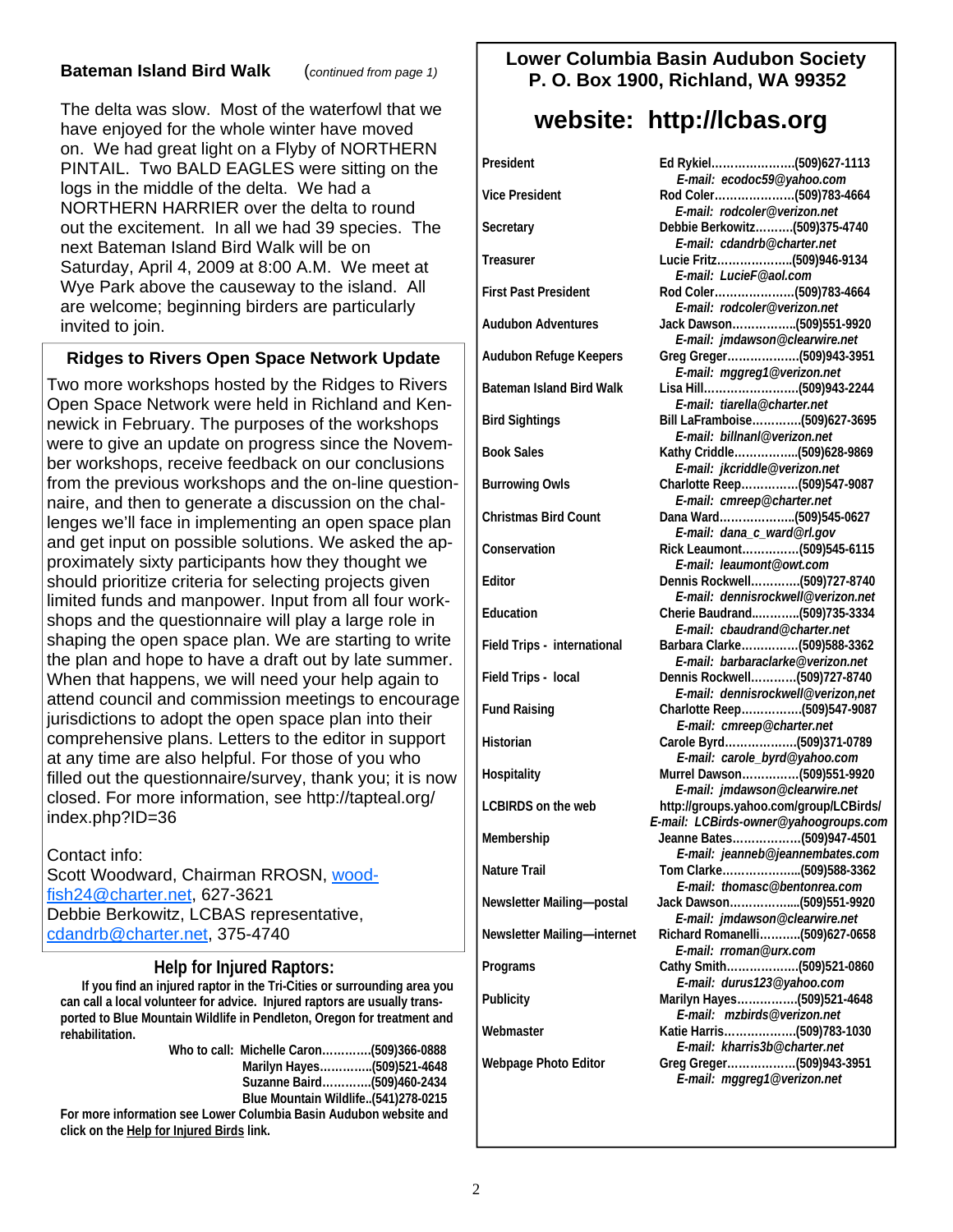### **Bird Sightings > February 2009**  *Bill LaFramboise - (billnanl@verizon.net)*

(See the LCBAS webpage for directions to locations cited in this column)

A Greater White-fronted Goose was at Groves Park on 02/07 (BW, CWo) and there were 200 at the Hanson Loop Boat Launch on 02/22 (M&MD). Greater White-fronted Geese were also observed at the Burbank HMU on 02/28 (BD). There were 2000 Snow Geese at Whitcomb Island on 02/09 (NL). Rare but annual in the Lower Columbia Basin, a Ross' Goose was at Royal Lake on 02/27 (RH) and it was there again on 02/28 (BL, NL, RH). There were 27 Tundra Swans at Wallula on 02/01 (M&MD), 18 were at McNary NWR on 02/15 (BD), and 2 flew over at the Van Giesen Bridge in West Richland on 02/22 (ML, MiL).

A Eurasian Wigeon was at the McNary Dam Nature Trail on 02/01 (BL, NL), 1 was at Wallula on 02/01 (M&MD), and 2 were at the Walla Walla Delta on 02/22 (M&MD). The high count of America Wigeon was 2400 at the Walla Walla Delta on 02/22 (M&MD). The high count of Canvasbacks was 2000 at the Walla Walla Delta on 02/06 (BD) and the high count of Redhead was 350 at the Walla Walla Grain Terminals on 02/01 (M&MD).

The high count of Bufflehead was 18 at the Yakima Delta on 02/14 (NL). Rare but annual, a Long-tailed Duck was at Bateman Island on 02/07 (DR) and up to 6 were at Wanapum Dam from 02/22 until at least the end of the month (mob). The high count of Barrow's Goldeneye was 34 at Vantage on 02/14 (SD) and the high count of Common Mergansers was 54 at the Hanson Loop Boat Launch on 02/22 (M&MD). There were 13 Red-breasted Mergansers at Two Rivers HMU on 02/01 (M&MD). That species is rare but annual in the Lower Columbia Basin. There were 14 Ruddy Ducks at the Yakima Delta on 02/03 (NL) and 12 were there on 02/27 (BW).

Uncommon in the Lower Columbia Basin, there were 2 Pacific Loons at Vantage on 02/14 (SD). The high count of Horned Grebes was 41 at Wallula on 02/01 (M&MD). There were several sightings of Eared Grebes (mob) with a high count of 3 at Columbia Park on 02/03 (NL). The high count of Western Grebes was 13 at the Wallula Gap on 02/22 (M&MD). A Clark's Grebe was at Columbia Park on 02/03 (NL) and 1 was at the Yakima Delta on 02/27 (BW).

Uncommon in the Lower Columbia Basin, there

were 3 American Bitterns at Columbia NWR on 02/22 (RH). Rare during winter, a Great Egret was in Two Rivers Park on 02/02 (DR).

The high count of Bald Eagles was 56 at Wallula on 02/01 (M&MD). A Rough-legged Hawk was along Route 395 in Kennewick on 02/01 and 2 were along Crosby Road on the South Side of Rattlesnake Mountain on 02/15 (BW, PW). A Golden Eagle was at Columbia NWR on 02/22 (RH) and 1 was along Route 26 in Adams County on 02/27 (RH). Rare, less than annual in the Lower Columbia Basin, a Gyrfalcon was in the Horse Heaven Hills on 02/15 (SD). A Prairie Falcon was along Route 395 in Kennewick on 02/01 (BL, NL), 1 was at Ice Harbor Dam on 02/15 (BD), and 1 was in Othello on 02/27 (RH).

The first migrating Sandhill Cranes of the season were at Scootney Reservoir on 02/15 (RH). There were several other sightings of Sandhill Cranes during late February (mob).

Uncommon during winter, a Killdeer was at the Walla Walla Delta on 02/01 (M&MD), 2 were at the Yakima Delta on 02/01 (BW), and 1 was there on 02/16 (MBar). There were 2 Greater Yellowlegs at the Yakima Delta on 02/02 (BW) and 2 were there again on 02/07 (BW, CWo). There were 6 Dunlin at the Walla Walla Delta on 02/01 (M&MD) and 15 were there on 02/22 (M&MD).

Mew Gull sightings included 1 at Wallula on 02/01 (M&MD), 1 at Clover Island on 02/15 (BD), and 1 at the Hanson Loop Boat Launch on 02/22 (M&MD). That species is uncommon during winter in the Lower Columbia Basin. The high count of Herring Gulls was 22 at the Hanson Loop Boat Launch on 02/22 (M&MD). Also uncommon during winter, there were 2 Thayer's Gulls at the Yakima Delta on 02/02 (BW) and 1 was at Bateman Island on 02/14 (NL). Rare but annual for the last 9 years, a Lesser Black-backed Gull was at Groves Park on 02/10 (NL). Rare inland, a Western Gull was at Bateman Island on 02/10 (NL). A Glaucous Gull was at the Walla Walla Delta on 02/01 (M&MD), 1 was at Wallula on 02/01 (M&MD), 1 was at the Yakima Delta on 02/03 (NL), 1 was at Groves Park on 02/06 (JA, KA) and 1 was at Bateman Island on 02/14 (NL).

A Barn Owl was at the Hanson Loop Boat Launch on 02/22 (M&MD). Rare but annual, a Snowy Owl was in the Horse Heaven Hills on 02/28 (KT). Uncommon during winter, a Burrowing Owl was at the Tri-Cities WSU Campus on 02/13 (BW) and again on 02/26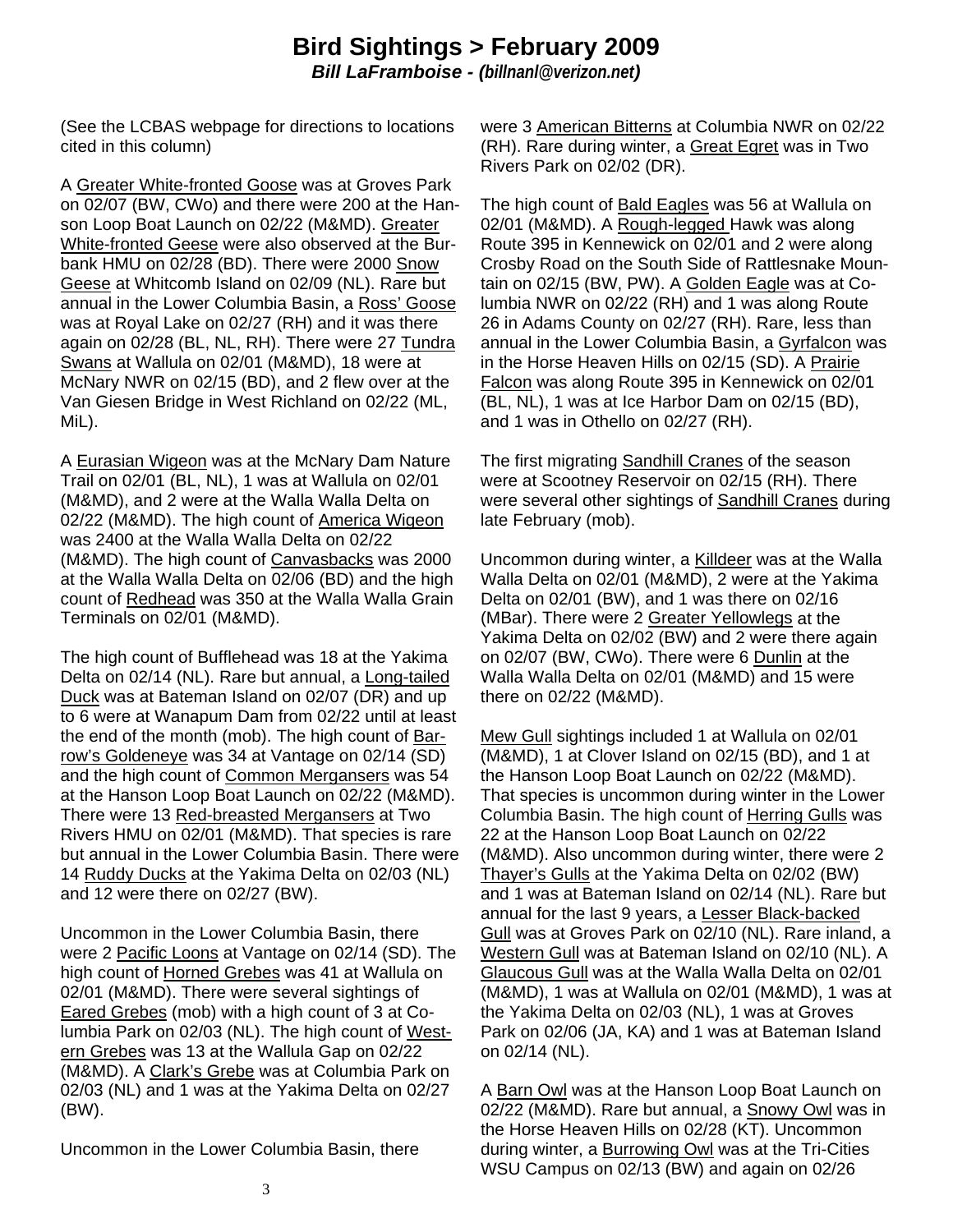(BW), 1 was on FEALE on 02/26 (NL, HN, JBra), and 1 was near Othello on 02/28 (RH). There were 8 Long-eared Owls near Benton City on 02/08 (BW, CWo, PB). A Northern Saw-whet Owl was at the Othello Cemetery on 02/17 (NL, LH, LU, JorL, BDu, KBu).

Rare but annual during winter, a Loggerhead Shrike was at Wanapum Dam on 02/25 (DHay). A Northern Shrike was at Ice Harbor Dam on 02/15 (BD). Rare, occurring nearly annually, in the Lower Columbia Basin, a Blue Jay was near Othello on 02/27 (RH). Uncommon during winter, there were 2 Rock Wrens near Vantage on 02/24 (SD).

A Townsend's Solitaire was in North Richland on 02/01 (BL, NL) and 1 was in Finley on 02/27 (BDu, NL, JorL). Hermit Thrush sightings included 1 at the McNary Dam Nature Trail on 02/01 (BL, NL), 1 at Columbia Park on 02/03 (NL), and 1 at the Yakima Delta on 02/03 (NL).

The first Sage Sparrows of the season were along the Vantage Highway on 02/14 (SD). A Fox Sparrow was at the McNary Dam Nature Trial on 02/01 (BL, NL). There were 2 adult Harris's Sparrows at the McNary Dam Nature Trial on 02/01 (BL, NL), 1 was at Red Mountain on 02/16 (HB), 1 was at Willowbrook Heights on 02/29 (LHi), 1 was at Two Rivers Park on 02/28 (DR), and 2 were at Canyon Terrace the entire month (BL, NL). That species is uncommon during winter. There were 5 Golden-crowned Sparrows at the McNary Dam Nature Trail on 02/01 (BL, NL).

Tricolored Blackbird sightings included 4 at Wallula on 02/01 (M&MD), 1 at Para Ponds near Othello on 02/22 (RH), and 1 along Route 26 in Adams County on 02/28 (BL, NL). A Pine Siskin was at Canyon Terrace on 02/16 (BL) and 1 was at Johnson Park on 02/27 (LH, LN).

#### *Bird of the Month*

**White-winged Crossbills** continue to make a wide spread foray into the Lower Columbia Basin. They were seen at several locations in North Richland throughout the month by several individuals. The high count in North Richland was 8 as observed by Ed Miller on 02/19. They were also observed at the Othello Cemetery by several individuals. The high count at that location was 6 on 02/17 as observed by Nancy LaFramboise, Lisa Hill, Larry Umthun, Jordene Lucas, Bonnie Dunham, and Kevin Burke. White-winged Crossbills are birds of the boreal forest and make irruptions into more southern locations when cone crops are poor.

#### *Observers*

**JA** Jane Abel, **KA** Keith Abel, **MBar** Michael Barrett, **PB** Phil Bartley**, KBu** Kevin Burke, **JBra** Jennie Bradbury, **HB** Howard Browers, **M&MD** Mike and MerryLynn Denny**, BD** Bob Derting, **SD** Scott Downes, **BDu** Bonnie Dunham, **DHay** Dave Hayman, **LH** Lisa Hill, **RH** Randy Hill, **LHi** Lauren Hirsch, **BL** Bill LaFramboise, **NL** Nancy LaFramboise, **ML** Mary Lilga, **MiL**, Mike Lilga, **JorL** Jordene Lucas, **LN** Laurie Ness, **HN** Heidi Newsome, **DR** Dennis Rockwell, **KT** Kerry Turley, **LU** Larry Umthun, **BW** Bob Woodley, **PW** Pat Woodley, **CWo** Charlie Woodley



**Sage Sparrow** 

Photograph courtesy of Joseph V. Higbee & Seattle Audubon BirdWeb



**Fox Sparrow** 

Photograph courtesy of Dennis Paulson & Seattle Audubon Birdweb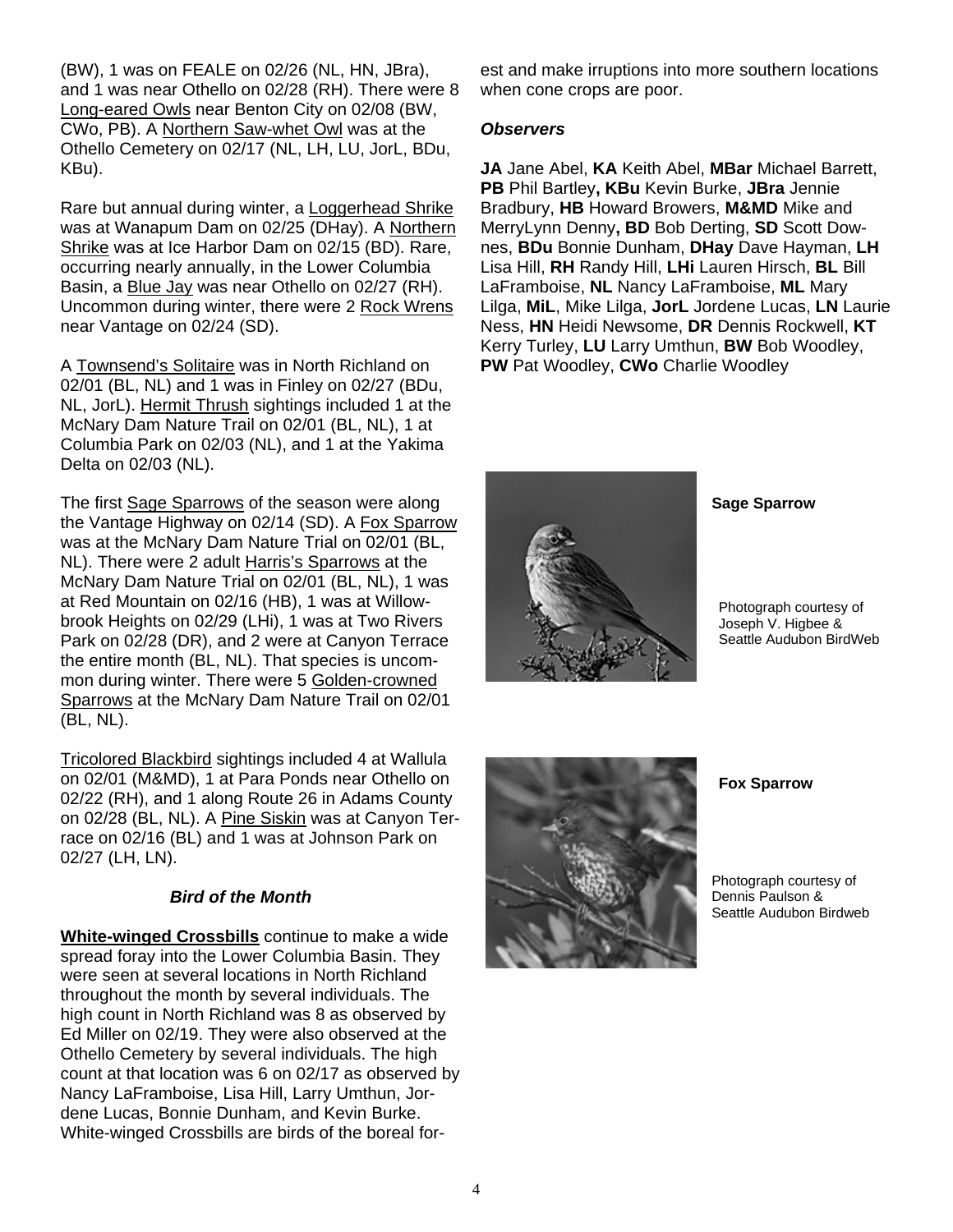# **Conservation Notes**

*with Rich Leaumont*

# **Howard Ennor**

 I am dedicating the Conservation Notes column to Howard. We lost Howard on March 5<sup>th</sup>. I am going to focus on Howard's impact on LCBAS and those Auduboner's who were privileged to have known him. If you have not seen his obituary – check out the March  $7<sup>th</sup>$  issue of the Herald – it is truly remarkable.

 Howard Ennor joined LCBAS in February 1979. Our chapter was fourteen years old and struggling to exist. The treasury was down to 75 cents and membership had shrunk to near extinction. Howard and his wife, Lucille immediately volunteered to do the labels for the Curlew. Well once you volunteer for anything, you get rewarded with more work and Howard's duties soon expanded to writing and editing the Curlew. He set the standards which have made the Curlew such an outstanding newsletter. Carl Berkowitz stepped up to the chapter presidency and aided by Howard, Lucille, their daughter Susan, and of course Debbie Berkowitz and a few others, brought LCBAS back from the brink. They did their work so well that when I arrived in November 1980, the chapter was going strong and I had no idea how close we came to going out of business.

Howard went on to serve as our president, represented us on local television and made LCBAS a household word in the community with his Bird Lore column which appeared in the Tri-City Herald for seven and a half years. His Bird Lore columns formed the basis for his book, Birds of the Tri-Cities. He hosted our monthly board meetings for years, in his family room and Lucille never sent us away hungry. He was constantly volunteering for whatever needed to be done, with never a word of complaint.

Howard was our patriarch, the grand old gentleman of LCBAS, always providing wise counsel. He was meticulous in keeping his records and stored our files in his basement. When a question would come up at a board meeting, Howard would retreat to those file cabinets and emerge shortly with a document to settle the question.

 Rachel Carson often wrote of a sense of wonder children have for the natural world around them and how rare and wonderful it is for an adult to

hang on to that sense. Howard personified that sense of wonder. His enthusiasm, curiosity and infectious joy with birds and all of nature's gifts were an inspiration to us all. Age in no way dimmed that sense. He clung to it and retirement provided precious time to indulge that wonder.

 Sense of humor. How could we speak of Howard without rejoicing in his sense of humor and hear an echo of that laughter. He knew how to have fun and never at someone's expense. Howard enjoyed life and he knew LCBAS had to be fun as well as a forum for defending the environment and educating our children. He knew how to get others to volunteer and give them space to do the work. Always ready with a word of encouragement.

 He loved children, his grandchildren were the apple of his eye, but he loved all children. My daughters viewed him as the Audubon "grandpa" who came to Washington in a covered wagon.

 Howard's back yard was a bird sanctuary absolutely littered with bird feeders of all descriptions. Caring for his feathered friends was a daily ritual.

 LCBAS is more than a group of birders, more than people dedicated to encouraging that sense of wonder in young and old, much more than a group dedicated to protecting birds and wildlife. We are in a sense an extended family. We have rejoiced in the birth of children and grandchildren, watched children mature and marry, held each other up in sickness and trials and all too often we gather together to send our loved ones to a final rest. LCBAS is woven into our circle of life. Howard helped us to be a family – let us all join together and mourn his passing but most importantly rejoice and celebrate his life – a life well lived.

**Haikus** by Joseph Kozlowski

Bird Evolution

 evolution in action sparrows filching food from the finch feeder

**Birdbrain** 

 birds on window ledge inform us October is fill the feeder time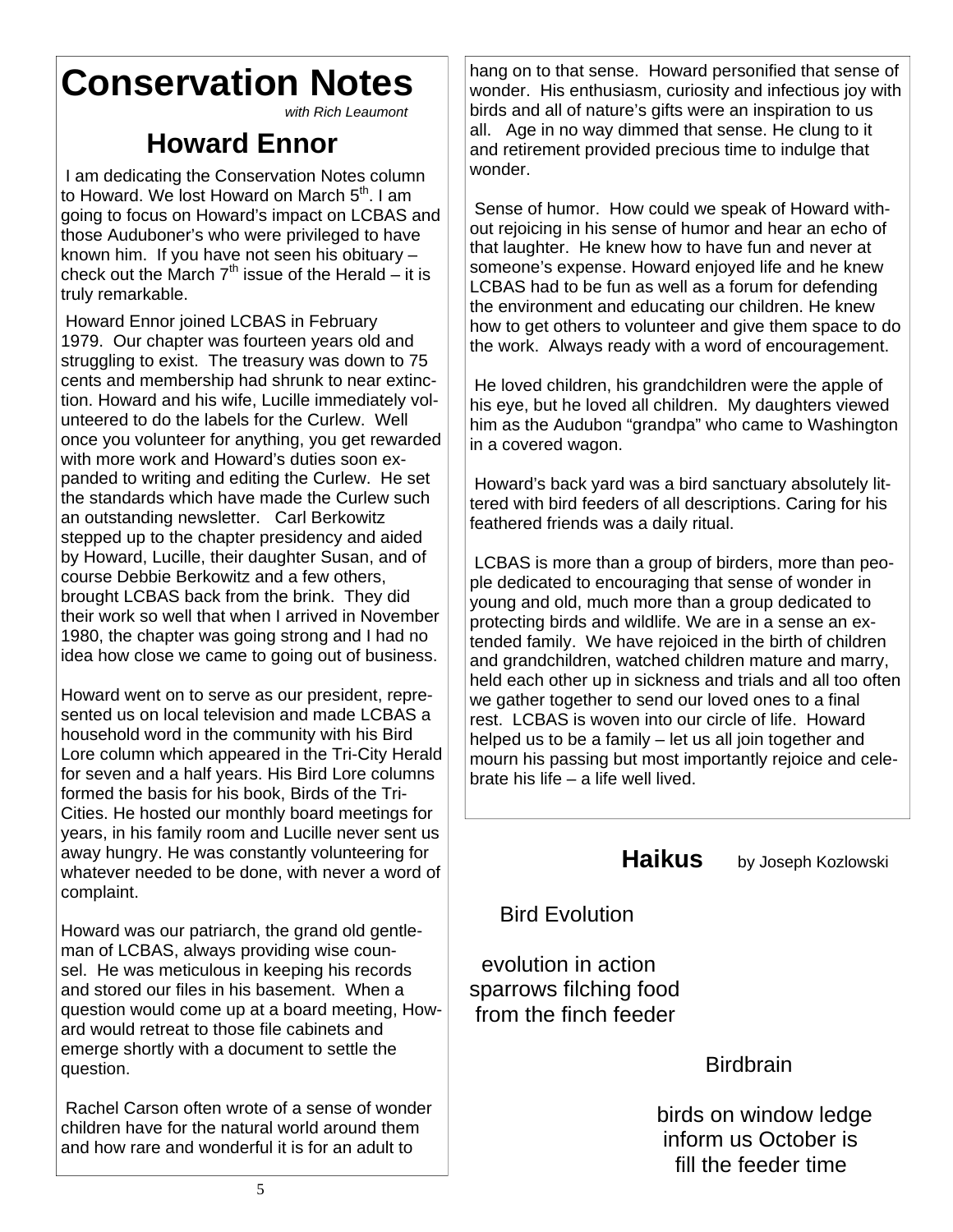#### **Second Saturday Event** at the  **McNary Wildlife Refuge's Environmental Education Center** 311 Lake Road, Burbank WA 99323

#### **9 am to noon**

#### **April 11, 2009**

You are invited to McNary Wildlife Refuge to see volunteers making animal tracks in the newly poured cement sidewalks.

Look them over and see what is wild at our new Environmental Education Center.

Free to all ages.

## **Board briefs — March 10, 2009**

*from Debbie Berkowitz, Sec.* 

Rick will pull together an article for the Curlew about Howard Ennor. The picnic shelter at Leslie Groves was reserved for Tuesday June 23 from 4:30 to 8:30 PM. We received an \$800 grant from State Audubon. We hope to sell Mike Denny's book at the membership meetings. We are asking that the Bureau of Reclamation issue a record of decision about Black Rock. We hope to have a status report on Crab Creek Reservoir soon. The Open Space Network had two workshops in February. Leonardo's donated a Sooty Grouse and a Wood Duck to our taxidermy collection. The beginning bird class will be held in May. We will have a table at the Sandhill Crane Festival. We have a beginning birding page on our website. We will write a letter about the tree removal along the river in Leslie Groves Park. We are pursuing a grant for a classroom set of binoculars and are asking for donations of Binoculars, scopes, and tripods for Junior Audubon. We are getting more information about the Roadless Rule. We are considering sponsorship of Blue Mountain Wildlife at Heritage Days; we would also have a table there. We discussed changes to the Bylaws proposed by the Bylaws Committee and agreed that the Bylaws Committee would look at the Board's suggestions and make modifications. The next Board meeting is on Apr. 14 at 6:30 PM at the Hanford Reach Visitor's Center Office, 710 GWW Suite BB, north of NE corner of GWW and Lee). All are welcome to attend.

# **Howard Ennor, Our Mr. Audubon**

 *A remembrance from Wayne Heinz* 

I remember Howard. He never did learn to drive. Saturday, 7 a.m., my phone would ring. It'd be Howard. "I hear there's a Goshawk out by Finley," he'd say.

"But, Howard it's raining."

"I'll pack 2 parkas," he'd reply. Off we'd go, bouncing over rutted roads and through cow pastures in my beat-up old Volkswagon.

Many of our cow pasture sightings ended up in Howard's book, *Birds of the Tri-Cities and Vicinity*. I'd drive, he'd write. "Stop" he'd shout, "there's a Curlew." He'd draw a map on the spot…a map that would lead generations of birders to Howard's finds.

"Retirement's for the birds," Howard would quip. He lived his passion. He shared his passion. His yard overflowed with feeders and birds. His garage smelled of boiling fat. The first year we brewed our suet cakes in his kitchen. The next year found us in his garage hunched over our blackened cauldron, stirring seed into suet far from Lucille's nose. Each year at our Christmas bazaar we sold those suet cakes like hot cakes. What a great fundraiser!

#### **HOWARD'S RECIPE FOR SUET CAKES OR CUP FEEDERS**

3 cups of melted suet or beef fat

- 2 cups cornmeal or finely cracked corn
- 1 cup peanut butter (creamy or chunky
- 1 cup brown sugar
- 1 cup dried raisins or currants
- 2 cups mixed bird seed

Combine ingredients in the order listed. Cook at about  $300^{\circ}$  - $350^\circ$  while stirring to insure thorough blending of all ingredients. Add additional cornmeal, birdseed, raisins, or mixed nutmeats to reach a thick consistency. Pour into suitable containers (the cutoff bottoms of half-gallon milk cartons make good suet cake holders). Tamp down gently, add a top dressing of millet or other birdseed to sop up melted fat that rises to the top. Allow to cool, then refrigerate until you put it in your outdoor feeder. (Note: If starlings are aggressive feeders, increase the percentage of cornmeal to make a harder cake, and omit the brown sugar and raisins. Avoid the use of straight peanut butter -- some birds may choke on it!

Howard spent his retirement years either chasing some rarity over hill and dale or slogging through fields with spotting scope and tripod slung over shoulder, Girl Scout troop in tow. Howard was not a bird watcher, Howard was a birder. He infected us all with his passion. For this Howard, we thank you.

For decades he lead us LCBASers. He worked tirelessly on conservation issues, education, fund raising, membership… every aspect of our club. He would say to prospective members "Do you like being outside?" He'd await their answer with wry smile. "Then you should join Audubon." He earned his nickname "Mr. Audubon."

Howard befriended many. Howard was my friend. I miss him.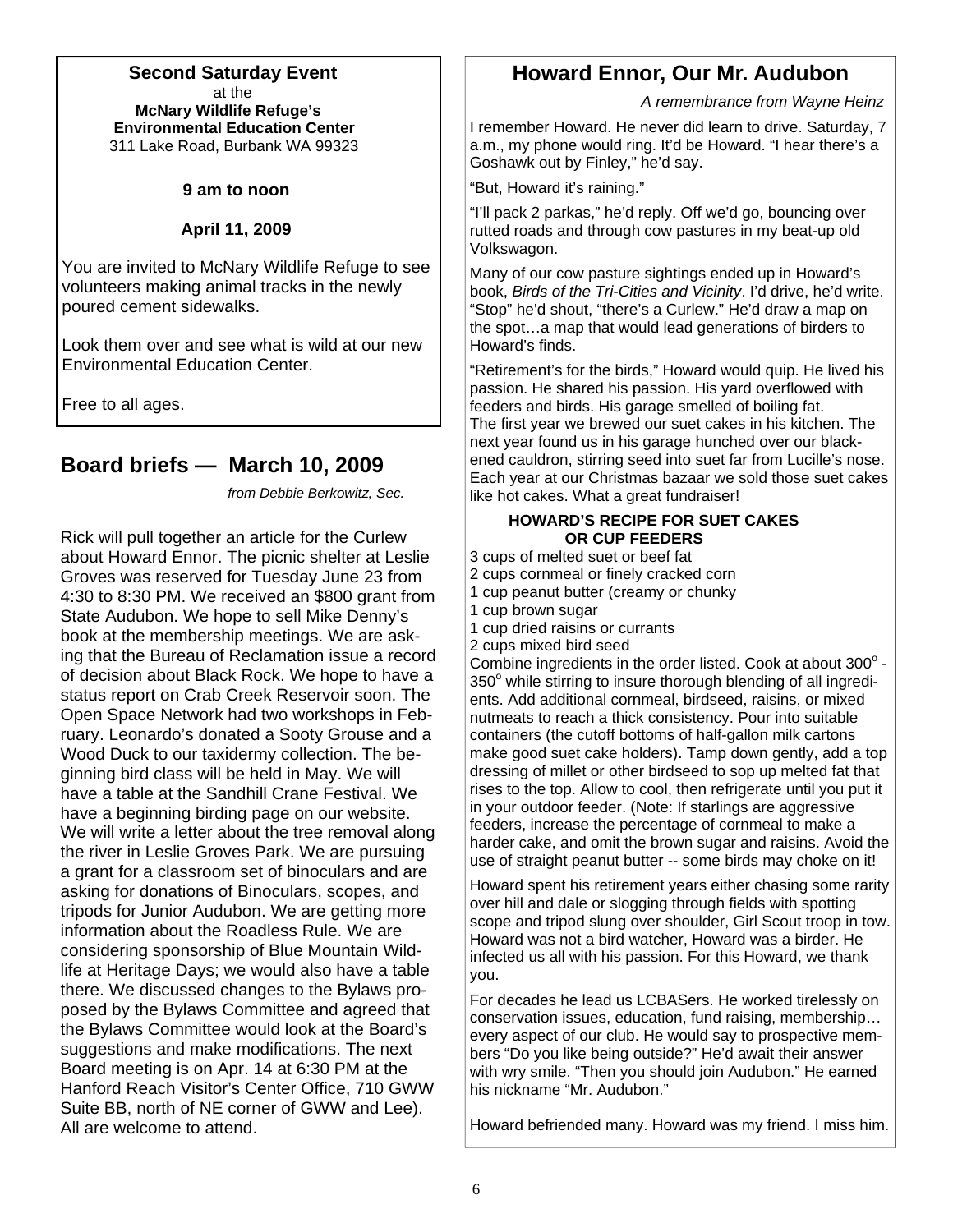# **Volunteers Needed to Conduct Burrowing Owl Surveys**

DATES: March-August 2009 LOCATION: Hanford Reach National Monument

The biology staff at The Mid Columbia River Refuge Complex needs your help to conduct surveys to locate additional burrows on Hanford Reach National Monument.

Burrowing owls are a federal species of concern and a state candidate species in the state of Washington. Information gathered through the monitoring of burrows known to be used by burrowing owls is a useful tool in making management decisions and is essential for effective habitat management.

The volunteer(s) must be willing to learn GPS skills to document locations of new burrows, and to track areas surveyed for burrows. GPS training will be provided by Monument staff. The volunteer(s) must be able to conduct this work during the working week so that FWS staff is available to loan out GPS equipment and vehicles. Occasional weekend work may be possible based on staff availability.

Locating new burrows will involve hiking transects and recording your path with the GPS. Locating new burrows is based on the presence of owls, when encountered, and recording the data in a GPS. The surveys can take place on any weekdays during the 6 month time period.

The volunteer(s) may occasionally be asked provide their own field vehicle capable of traveling on gravel and sandy roads, if government vehicles are not available. Low clearance vehicles are not recommended. Mileage will be reimbursed for personal vehicle use. The Fish and Wildlife Service will provide field binoculars, a spotting scope, GPS unit and maps of the area and existing burrows.

We can use multiple volunteers to complete these projects. It is not necessary for you to commit to the entire 6 month time period. However, a commitment to at least one full day during the survey season is appreciated. In addition, attendance at a training session on Monday, April 6th, 2009 is necessary to receive instruction on GPS operation.

The training session will be at the McNary Education Center from 9am to 12pm on Monday, April 6th.

Please contact us to sign up for the training and for dates to volunteer.

#### CONTACT :

Jennie Bradbury jennifer\_bradbury@ fws.gov or Heidi Newsome heidi\_newsome@ fws.gov

# **BLM is attempting to start protection of the 7,700 acre Juniper Dune Wilderness**

*from Mike Denny* 

In 1980 when this wilderness was designated there were 17 nesting pair of Ferruginous Hawks. Today there are 4 nesting pair left. This wilderness area is a BLM Wilderness set aside to protect the Ferruginous Hawk population. Between 1982 and now this once beautiful dune complex has been completely demolished by ATV riders who do not and will not police themselves. They will not stay out of this wilderness area. The BLM has completely buckled to the ORV/ ATV users demands and has utterly failed to protect the Ferruginous hawks in the area or the habitat of this dune system. That is until this March when a very brave BLM biologist actually was able to get part of the limited access area closed from 1 March through 15 Aug. so that the Ferruginous Hawks can nest in undisturbed peace. The Spokane office of the BLM needs to hear from all of us about upholding protection for this rare and amazing place.

<http://www.blm.gov/or/districts/spokane/index.php>

So please take the time to leave a message with the BLM in Spokane about their responsibility to uphold and protect the natural resources of the Juniper Dunes Wilderness. Please do it for the Ferruginous Hawks and the northern most Western Juniper trees in the Pacific Northwest.

# **ANNOUNCING**

 **a spring camping field trip** 

#### **to** the state of the state of the state of the state of the state of the state of the state of the state of the state of the state of the state of the state of the state of the state of the state of the state of the state  **Field Springs State Park**

 **including** 

**spectacular Puffer Butte, the Snake and Grand Rhode River gorges and Rattlesnake grade**  with an elevation change of nearly 3000 ft. in 7 miles

# **MAY 29, 30 & 31, 2009**

### **birds….wild flowers...mushrooms...geology**

#### **this trip has it all and more**

3 1/2 hrs from the Tri-Cities in Asotin County. Hike to the top of Puffer Butte and view Washington, Oregon & Idaho simultaneously. Owls, accepters, nighthawks, hummingbirds, grouse, woodpeckers, flycatchers, corvids, sparrows, warblers, etc.

Contact Dennis Rockwell for more information and to sign up.